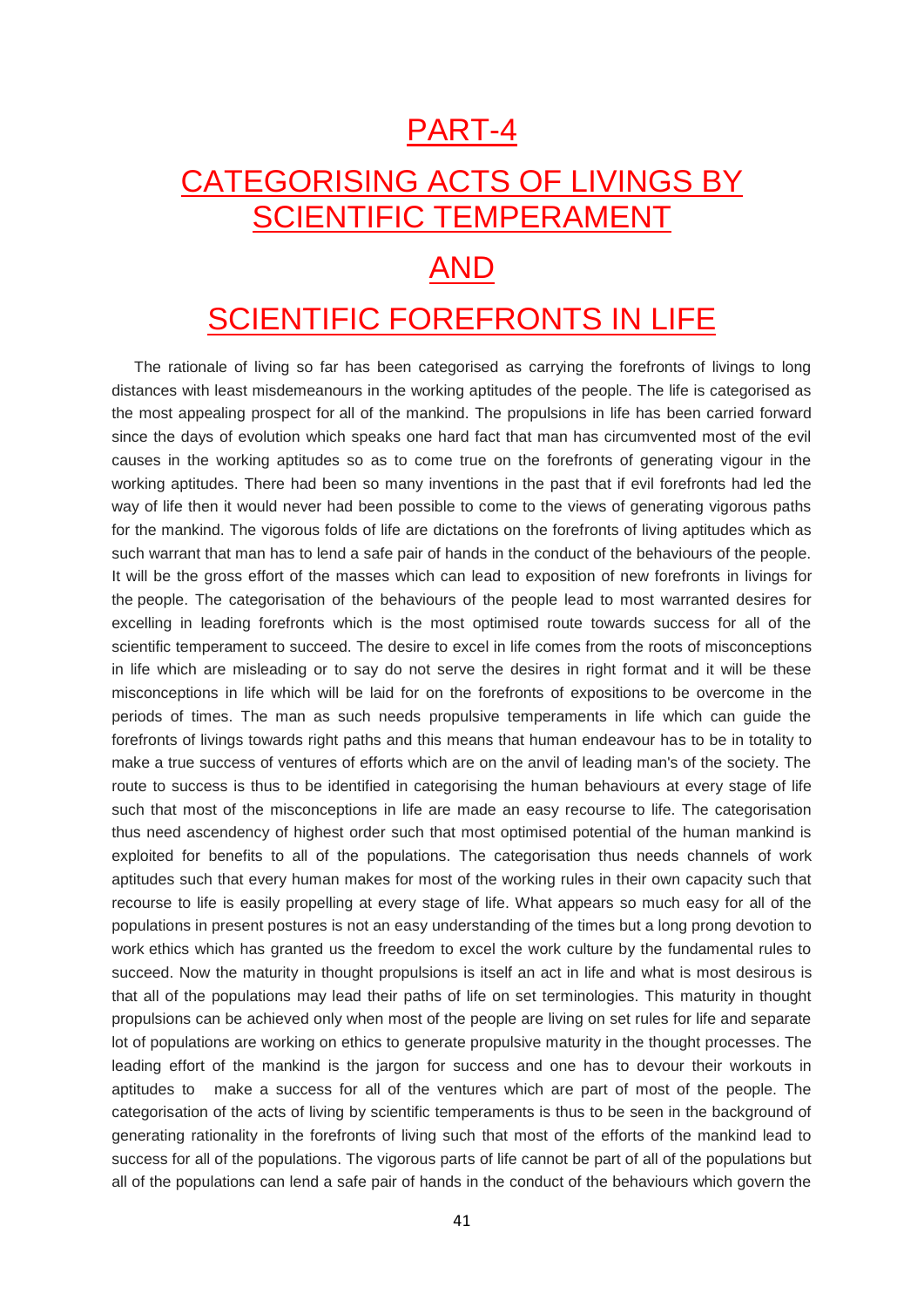spirit of the leading propositions of livings. For convulsions of trajectories in life we need efforts on the living forefronts which can guarantee true solace to all of the populations. The scientific propulsion is guided by the needs of the times, while commercial propulsion is also a dictation on the behavioural norms of the people or to say all propulsions in life need a safe trajectory which can uphold the conscience of the mankind. The norms are the dictations on the lively forefronts of livings and to excel in life the trajectory of propulsive spirit has to be supported in with true will and heartiness such that man may not divulge from the goals in life.

 The lively forefronts of livings are categorised on those contours which can be implemented with full devotion and efficiency. The exposures of irrationality in the contours of lively forefronts can be a cause of degeneration. Now these exposures if detrimental to the liveliness and your endeavour is of excelling aptitudes on the lively forefronts then these simple exposures can be a cause of failures in life. To suppress the will of lively forefronts by irrational exposures becomes a cause of demoralisation in itself and may lead to failures in life. To expose the true will of the workouts one need a complacent working environment and an understanding of the leading forefronts of living aptitudes which can be truly graceful to the working conditions. To ponder more over work ethics one needs to be truly efficient in working terminologies such that he be granted true solace in the working aptitudes of his life. Now the exposures of irrational norms are detrimental to the working norms and thus needs remedy on the lively forefronts of livings. The categorisation of acts of livings are thus required to be exhibited as proficiency in the working domains and one needs to control his working aptitude such that of not to exert beyond the boundaries of his capacity to deliver. Requirements of efficiency in working norms thus dictates that work culture as such needs working ethics which can guarantee true solace to all of the working aptitudes and leads to commencement of desires to excel by the lifestyle along with behaviours of the people. By propulsions and desires to excel by the norms of behaviours of the people has one great advantage that your proficiency is maintained and you devour your workouts as a handy tool of excellence by virtues of excelling via norms of hard work. These hard working aptitudes which we categorised for excelling in life has to be truly a in phase component of the working domains channelled as propulsions on lines of needs of the times which are grossly projected in phases and not as wholesome propulsions. Wholesome propulsions in life are demoralising aptitudes which are least concerned for hard working desires for excelling in life but are always circumscribed on personal basis prescribed as on totalitarian forecasting of the norms for livings. The surreal truth in livings are that life does not change as fast as the desires for escalation in life when wholesome aptitudes are followed in the working domains and forecasting of the norms in livings under these circumstances are done as of wants of perfectionism in life. Hard work is the norm of livings and one has to devour his thinking in making life rational for all by his hard work and does not perpetuate those norms which can be detrimental to the working ethics of the times. The working aptitudes needs excelling desires which can be granted only by hard work as the inner will is full of potential to deal with facts of life in new composures while the wholesome aptitudes projects norms which are forecaster of innovative features thus not realisable in the working domains henceforth difficult to follow in the prevailing composures. To excel by wholesome aptitudes is like working in fictitious domains which remain wholly out of order of service for whole of the mankind. Thus work ethics are the norms for the working domains and these are realised in potentiality such that we remain wholly complacent in our aptitudes of achieving excellence in working domains thus do not go wayward in our desires to serve the needs of the times by virtues of perfectionism which are misleading if not categorised on efficient folds of serving the needs of the times. The perfectionism is detrimental if you are not capable of delivering in full potentiality to the norms of the task. Perfectionism cannot be mastered thus needs working ethics which can lay ground for excelling by virtues of services through hard work in the field of working domains. Perfectionism prospects are for those people who value perfectionism as an aptitude and do not categorise it as an act of service. Perfectionism is not an act of service but is an in clause association of aptitudes which remains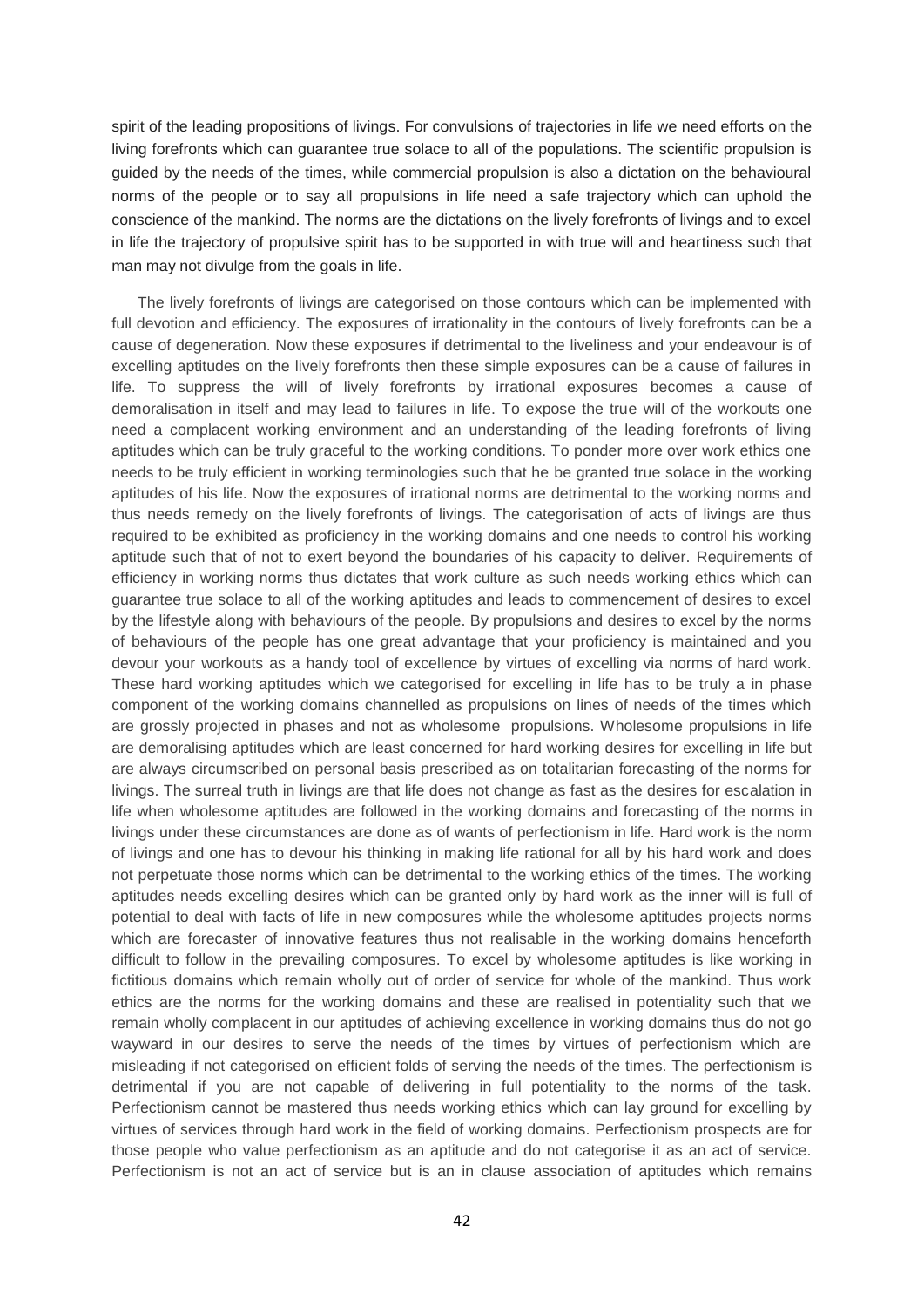virtuous to only those individuals who maintain their aptitude in high proficiency while remaining highly congruous whole throughout the working ingredients of working domains. Perfectionism is not made for achieving true potentiality but needs working ethics which can excel the cause of working domains such that to enhance the skills. Most virtuous perfectionism is a capability which we do not learn but what we generate for to comprehend and excel through by virtues of perfection in the norms of the working domains. Thus to categorise the prospects for mankind lies in those consoles which dictates terms on the working ethics which we need to excel through the livings while they have the capabilities to serve the true aptitudes of the people and times. Working ethics are in all working domains of scientific cultures and these are specifically oriented in the aptitudes of the times to generate true potentiality in the livings of the people. The irrational exposures of work cultures are kept aside while working domains are made to excel by the norms of hard work and spirit of service such that to make a dent into the living domains by projecting itself as true chariot of living conditions. Work ethics are specifically required to orient the projections of working domains towards serving the needs of the times in full efficiency. By following gross terminologies achievements are never on anvil thus we don't talk of wholesome aptitudes in life while attitudinising philosophy en-gripped in work culture is the need of the times. Work ethics are thus required for to be followed on attitudinising philosophy by associating the behaviours of the people. Attitudes are meant to be learnt and followed thereafter the work ethics are followed to mark the generosity of the masses.

 The hard fact of life is one has to do preparations before initiations of the acts or goals he wants to achieve. Looking from this viewpoint one needs to understand that whatever anyone wishes to achieve in life he has to do proper preparations before he can succeed in life. Thus this simple fact of life is kept on threshold to understand the vastness of dimensions one wants to achieve in life. The smallest of element is an individual under the state of the country and if he wants to make out something for himself in the background of success then he has to do some necessary works before he becomes known to the public and next clause his rules in proper fashion such that most of the people make out his undertaken venture in gross terms of success. Once clause for proper recognition by his set standards he can be in clause with rules which will define his next destination or more elaborate purposes in life. If he wishes to switch his channel of work culture than again he has to certify his credentials in the public before he can be in clause with success. This set of rules is the fundamental layout of all purposeful works in life. Looking from the strategic point of view in the domain of welfare state culture one important formulation to achieve success in the government policies is to make for success of the entire populations next clause for success in government policies and the goals of welfare state are achievable. Now important goal to achieve is success for all of the people of the country. This set of understanding thus requires important formulations in the domain of understandings as of categorising the perspectives of public in the scientific domain such that to make out for pure successful rules and those who will achieve success in this domain of rules will categorise for welfare state success in the country. The important formulations in the domain of categorising the scientific set of rules are welfare state norm is a success only when the personal folds are so strong as to seek not only once own terms of welfare but to seek welfare of the state as well. Going by this understanding one has to perpetuate the social understanding by the norms of scientific culture. The first set of rule is state should endeavour to make people speak truth in life such that inner will remains strong and there is wide acceptability of the functioning of the government structure. The people will thus seek livelihood under proper understandings and the integrity that we will achieve in the works will boost the morale of all undertaken works otherwise most of the work culture will poke its nose into irrational forefronts of understandings thus will spoil the working spirit of the people. Those people who will be able to achieve integral folds of work culture will be successful under the norms of welfare state culture. One needs to understand that if most of the people speak truth in life than possibly most of the people can reap fruits of togetherness and can make there working spirit a true success. In the presence of treachery, cheating and theft most of the people will lose their hope for success and the working spirit will curtail the benefits to their kitty. Thus state should endeavour to make people speak truth under the living conditions and charge the people with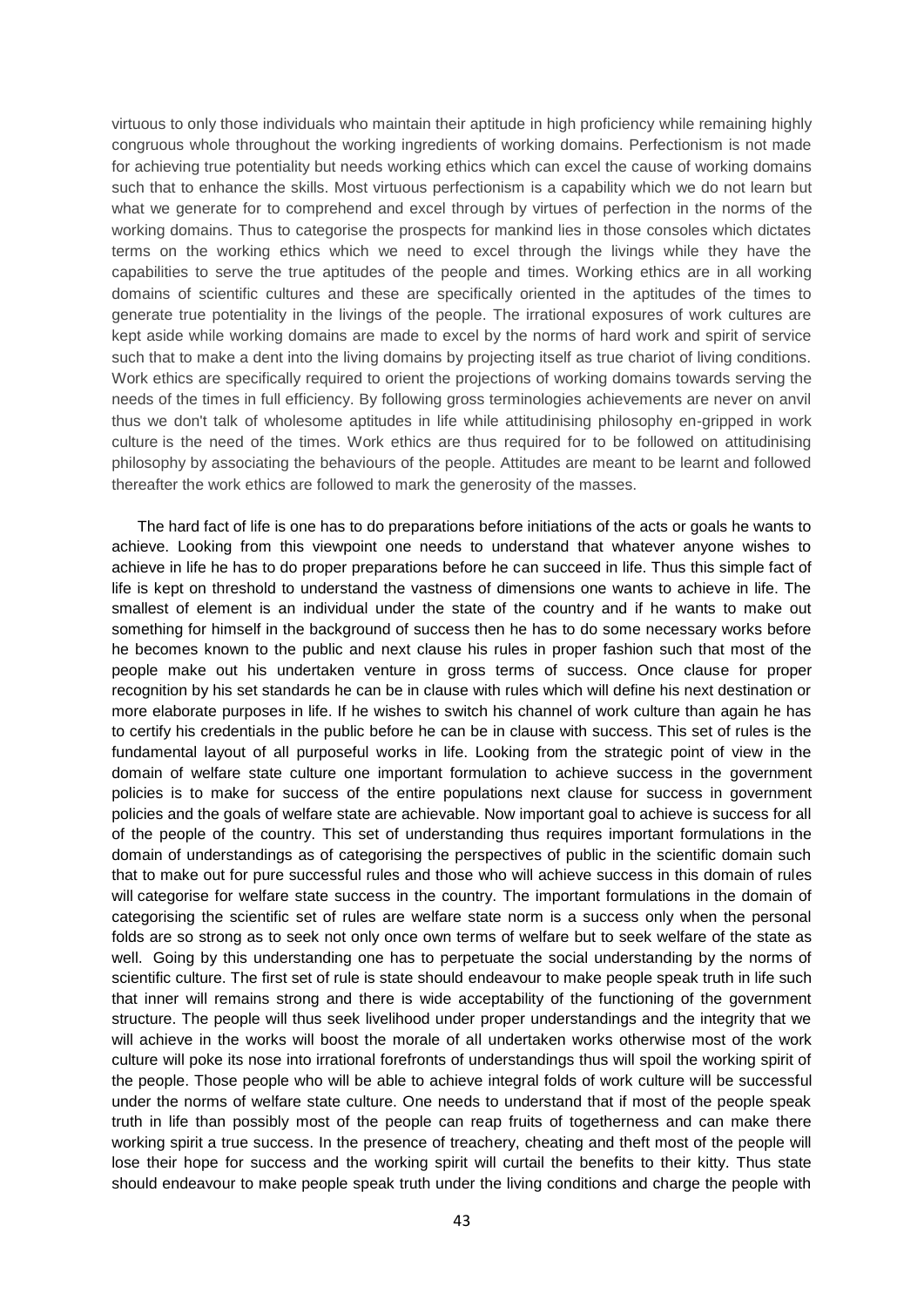punishment under the law of the state if they default on gross terms of understandings in the society. On the part of the government functioning the government works should be of such nature that public easily comprehends the work culture as of for their benefits and irrationality is not their part such that of lack of understandings on various fronts or the monetary perspectives are a failure on various accounts. The easiest of set of rules for the success of welfare state would be initiation as such should guarantee success of individual ventures and as drops makes an ocean these individual ventures should be tested against their feasibility to hold the works of likeness to be extended into the vastness of the populations of the country. The rule for success thus would be government should venture only those outfits where there is availability of adequate resources such that of human capital, monetary capital with readiness in thought propulsive spirit in the public to guide the contours of progress at a brisk pace with success in various measures to ensure the adaptability of the processes for welfare state success. Now the rule set for government and people is that they should categorise only those ventures where there is scope of success on a small scale because you are in position to handle the resources in small scales and when the phenomenon is success at the small scale test the viability to hold the process of growth by ventures for all of the populations. Means should be the ends in propositions while one has to weigh the working culture with feasible availability of resources to make a successful venture and categorise itself on the welfare state norm. Thus categorisation of the acts in livings encompasses all dimensions in life from personal discourses to manifestations under the state of the country for in clause rule to be a successful person in life. The debate is to categorise the perspectives of livings by scientific temperament and readiness in thought prospects is the most virtuous aspect which will hold the conscience of the mankind to serve the needs of once own and other's by delimiting the thinking of working conditions by scientific temperaments. The scientific temperaments are virtuous such that they hold to success the rules of governance in small measures of utmost purity. Scientific temperaments thus should be followed for in clause success of processes as they delimit the understandings to the highest grade in readiness with omissions of elaborate discourses.

 In the discussions en-gripped in welfare state terminologies the highest virtues for achievements are identified in the domain of governance. The governance perspectives are meant to be channelled as far as possible on the welfare state terminology. The issues of successes on the welfare state terminology are mostly a dictation on the technology which is widely used in the country. The prevalence of technology as such is categorised for business purposes and gains from the business prospects are used for defining the growth features of the policies of the government on lines of the welfare state terminology. Welfare as such is sought for the poorer sections of the populations which are supported by financial means to overcome their apathetic conditions of livings. The welfare clause is a wide spread terminology which is meant to be followed in all of the streams of sciences and the integral whole of knowledge is nothing but a charter of understandings on various fronts to overcome the obstacles in the path of the development of the society. Now development would be identified on welfare state terminology only when the streams of sciences which are engrossed in the developmental procedures project the overall views on the welfare state terminology. The education principles are identified on the welfare state terminology while most of the knowledge base is also identified on the welfare state terminology. The question comes as to what should be the categorisation of acts in livings such that most of the people make for welfare state terms of livings in high dignity. This categorisation of acts in livings starts from some fundamental issues. The purposes in life are required to be identified in concrete terms such that we never make for false ideologies in the terms of livings. The true picture of livings should be projected for all of the people such that we make for gross understanding to all of the people who can make for correct identification of the terms of livings by judging the potential of all of the people in the society. Norms and procedures are vital for all of the people such that the welfare norm for the society is identified on the true modes in livings. These acts in the livings will lead the forefronts of the people towards stability in the society and they can truly devote their potential to make for success of their spirit thus make for gross terms of understandings which will enhance the efficiency of the system to deliver to expected results in the working aptitudes. Justice is a vital element of the society. Every individual should be categorised for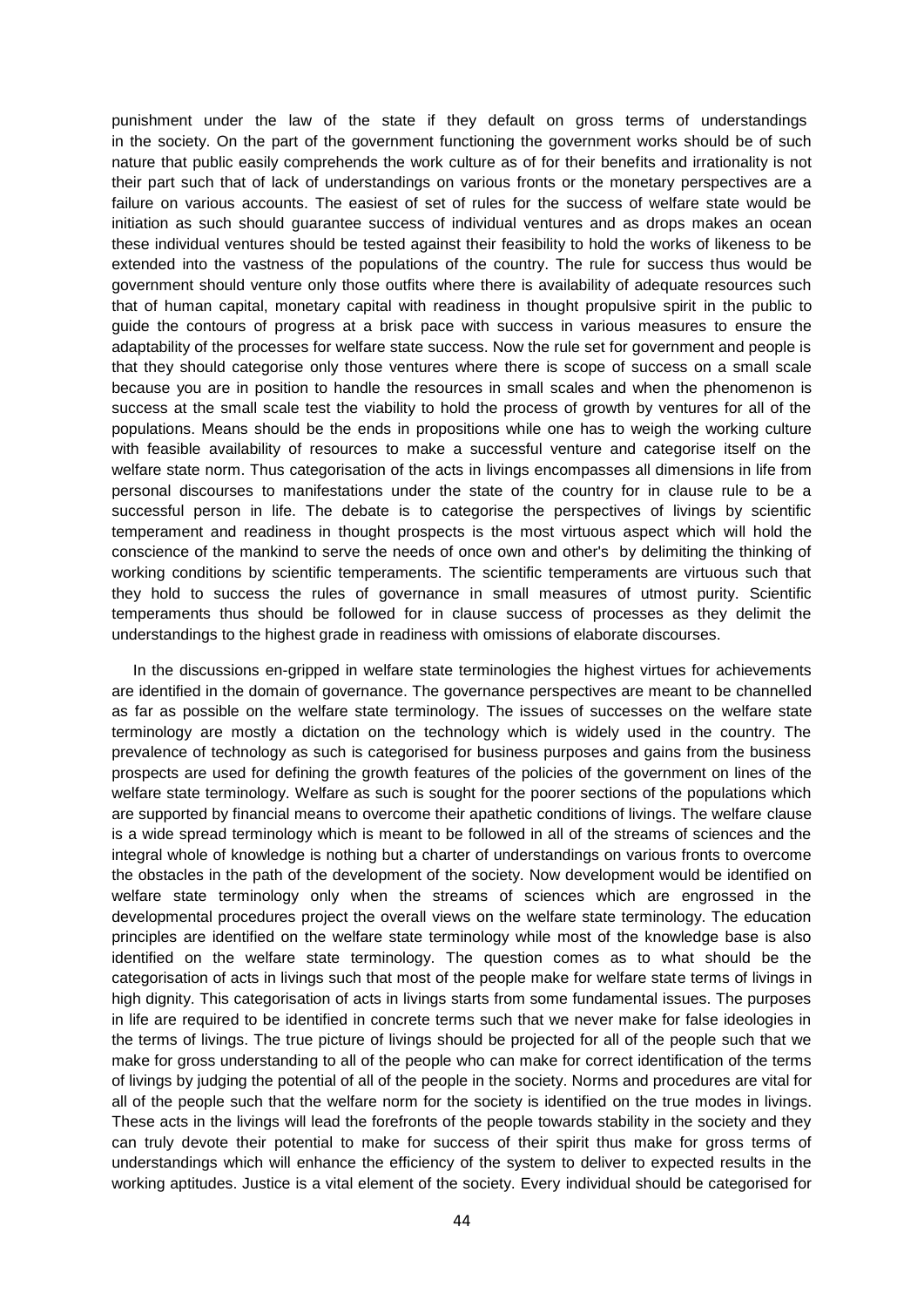imparting justice in varying natures of discourses such that the true potential of every individual is on the living front. Life as such is complex in nature and involves vast modalities of workmanship to maintain the decor of understandings for all of the people. The potential of the society is thus hidden in various modes of livings such that most of the people are involved with workmanship in varying degrees. The purpose of welfare state terminology is to exploit that potential of the society which can be exhaustively used for the welfare of the society. Thus norms and procedures are required for easy understanding to all of the people of the various behaviours which govern the behaviour of the society. It will be the gross expertise of the leading men of the society which can categorise the prospects of the society towards welfare state norms in the society. The issues thus surface as we need to categorise the behaviours of the people towards fruitfulness in the society. Thus the categorisation of the acts in livings surface as leading men in the leading trades should be imparted freedom to exercise their will in the society for the goodness cause for all of the people. The commercialisation of the prospects for the society would be the limit of the exercises where the full workmanship will get exhibited in full potential for goodness to all. The virtues of the people are as such mostly involved with commercial culture and mostly the literary works are kept aside in the wake of lack of financial support on hand to give boost to the progressive culture in the society. The progressive culture is identified as commensurate with the financial developments of the society which as such is a great lacuna for under developed world and developing countries. The categorisation of acts in livings for the society for these countries thus lies in their potential to exhibit norms to enhance the monetary values for the society. The scientific streams of thinking thus should be laid with purposes which lead to justice to all men of the society and at the same time identifies the potential of the new incumbents who can value the monetary culture by their potential to serve the needs of the people in full decor. Education by itself is of no value to them but education is an important ingredient of development so these contradicting features in livings need to be optimised such that we come true on the developmental fronts so as to serve the needs of the times. The purposes thus require those contours which exhibit potential of the society which is amenable to change as the progression in business works surfaces on the threshold. The workmanship thus requires clear understandings of the societal norms and one has to be complacent enough to guide the forefronts of progression on lines which are true chariot to the progressive works of the country. In these countries all of the streams of the sciences cannot be championed because the financial developments are very slow and only sufficient streams are used which can fulfil the monetary perspectives. Thus human understanding in these societies is of very low categories. The categorisation of acts in livings thus should surface as moral aptitudes should be championed in these societies which can grant solace to those who lack on the living fronts. The categorisations of acts in livings thus should value the business culture, should be agile on the educational front and should involve moral aptitudes in imparting solace to those who lack on the living front because of poor understandings in the society. The welfare state culture in developed world should involve the will to exploit the potential of leading men of the society to guide the destiny of the masses towards those contours which can be of wide recognitions for most of the people of the world. The welfare state culture in the developed world is to exploit the norms of the progression in society towards more progression such that we identify the entire sequel of understandings in the global arena towards liking for most of the people of the world. The categorisation of the acts in livings thus needs to certify the order of livings towards stability in the society.

It is often encountered in the living conditions that morally degraded behaviours puts to stall all happenings of an unwarranted outcome of a situation. The propositions in livings are forecasted as morality is of no value to the society but it is the working culture which can grant satisfactions to the populations. Now the leading propositions become that only those people are eligible for justice who have mastered the art of living in fruitful discourses. The point to raise is that all of the people are not so virtuous in living discourses that they can portray a fruitful picture for the living norms for themselves and for their family. What becomes of those who have failed on the social front and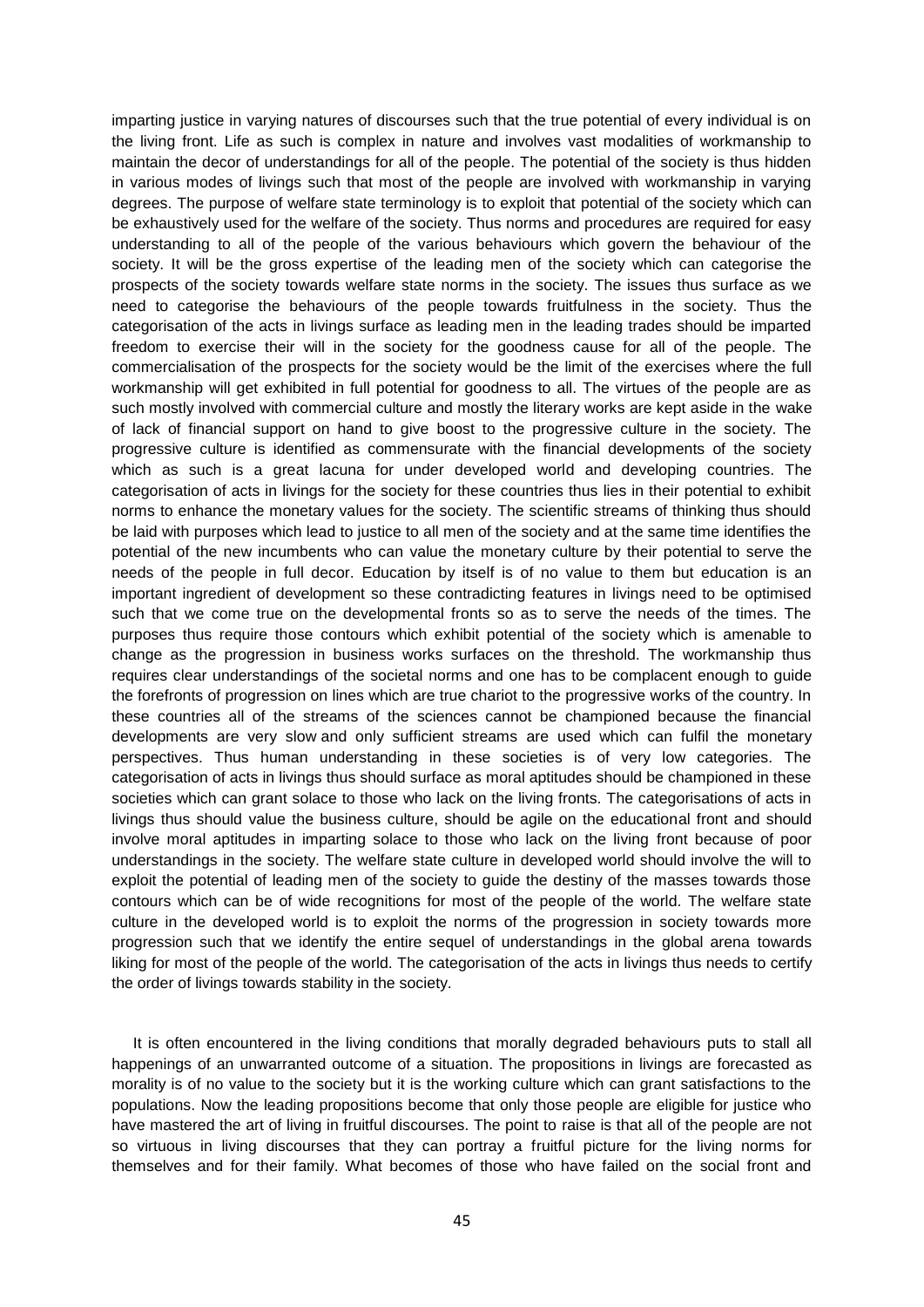always demand workouts which can lead to their economic salvation? Thus to say the moral science is what but the core of all purposes which can lead to provisions of safe discourses for all of the populations. This philosophy is the norm of invention of welfare state terminology for all of the people in the echelons of power. The governance is sought to be achieved on the principles of welfare state terminology. Moral aptitudes are but misleading on the social front if they are not aptly en-gripped in portraying working norms for the people. Moral science is a culture which looks for the welfare of the underprivileged and the decency of norms becomes to provide food to those who are lacking on the social front. Now moral science is a lacuna on the monetary front if the morality is not sought for in proper understandings. The leading propositions thus becomes that you cannot go about spending every time for a person who is lacking on the social front and always demands rehabilitations grant for livings. Thus the moral principles fail on the monetary front. The discourses on the moral fronts thus are looked upon as providing eternal folds of support which can be held for long distances and thus make out for complete wipe out of the problems of the person. An individual seeking support on moral aptitudes should be well versed with the behaviours of the people such that he seeks support by right measures. The working norms in providing support should not be a lenient measure because such behaviours of support are widely refuted by the society. The right discourse of moral aptitude should be followed by provisions of support in his working aptitudes by in clause rules of improving his domain by monetary values or by directions to his discourses. The moral principles should not be interpreted as a measure of mercy because state becomes apathetic in these acts as the norm then becomes all of the populations are eligible for moral up gradation in monetary terms. The state endeavour is as far as possible to provide support to all of the populations on the moral grounds of upholding their conscience and thus working aptitudes in the working attires of the state is to provide as many as possible availability of provisions to support the cause of the underprivileged by state endeavour. The leading propositions in the moral aptitudes thus gets certified in the domain of governance and people widely recognise these acts as government services while individual discourses on the moral aptitudes are always looked upon with biased eye as of perpetuating norms of privileges for the supporters of the cause. There is a particular categorisation on the moral front which encompasses the causes as of initiating the purposes for the underprivileged just because they are the demands of the times or are required as in immediate measures. These causes on the moral fronts are widely accepted by all of the people and gets wide recognitions in the echelons of understandings in all societies. Moral behaviours are thus now on the threshold for categorisations by acts in the livings. Scientific stream of thinking speaks of developing moral behaviours only on grounds of developing working culture in the society. The society should be vigilant for those causes which can be looked upon as support on the social front for developing working culture in the society. Although all of us realise the need for support in life it is imperative that all of us should devote to developing working culture in the society such that the combine effort on the social front becomes a cause of support for the underprivileged. There should be semblance of unity and trust in the people such that most of us reap support from the state by virtues which are provided as services by the state. The state should make endeavour to cover as far as possible all outfits of moral support to the public. Morality is of utmost importance to guide the forefronts of livings on fast paths of growth and requires intervention by the state to guide the vigorous fronts of livings on the path of welfare for the society. The urgent needs for moral support should be practised by the people such that most of us do not fail in making the living conditions as of apathetic for living. Thus moral aptitudes are engrossed in the working culture and moral aptitudes needs categorisation on the governance fronts for supporting the cause of the underprivileged who needs support in immediate measures.

 The societal value culture is of paramount importance in the livings of the people. The life as such wants gears in operating the motor of life by which you can transcend in livings. The first gear to operate the livings is the societal values by which you maintain the decorum of understandings which are valued on brotherhood and counted by the cohesion in the relationships. The law as such is grounded in the philosophy of maintaining decorum of understandings in the working culture of the society. Law as such is a supervisory dictate for the essential purposes as of maintaining regulations which are necessary such that people do not default on their understandings of the value culture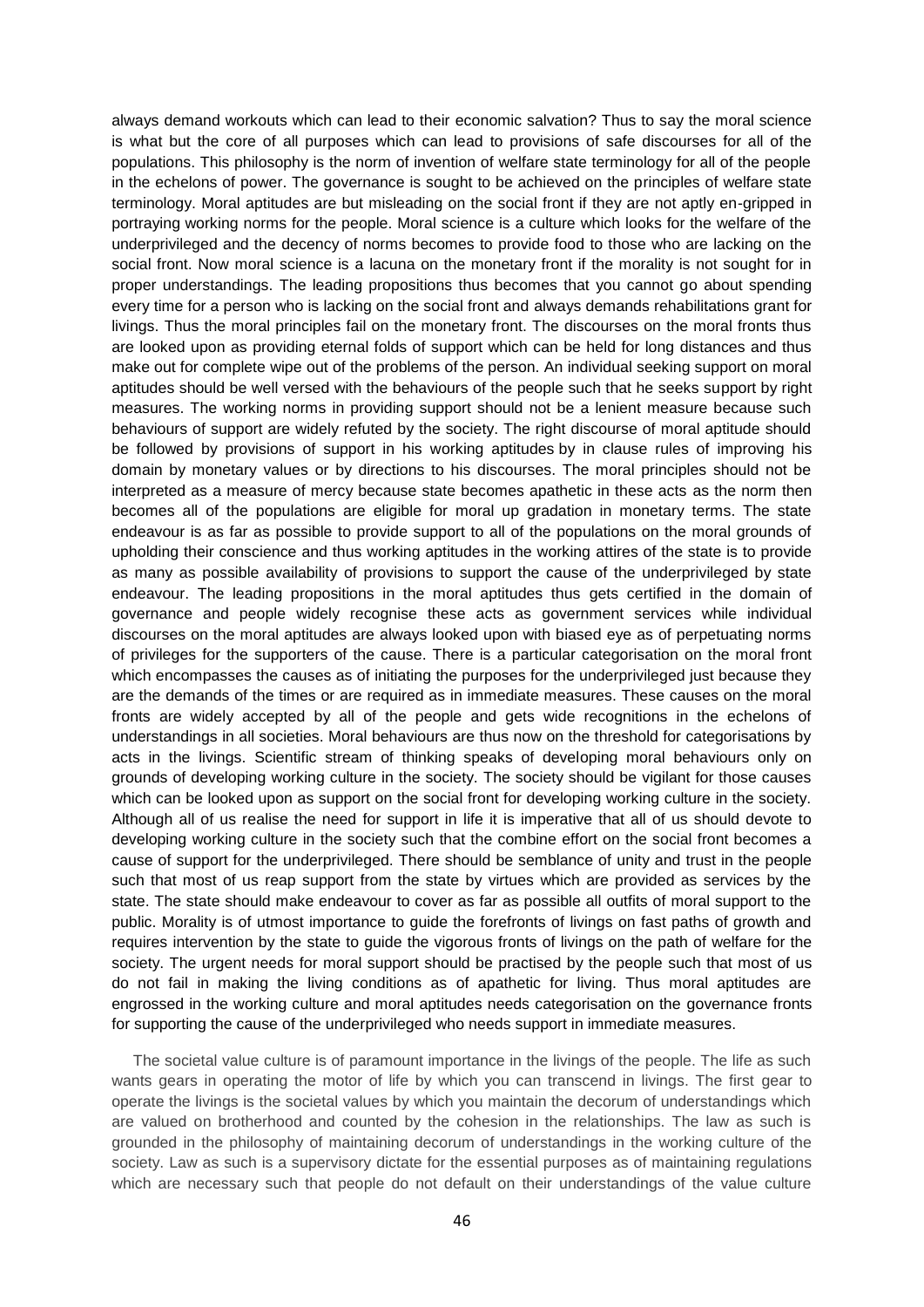which is engrossed in the philosophy of welfare state. The law is entrenched in the purposes as of dictating terms of understandings on the dictate of imparting justice but still evils in social life penetrate the course of law making it dormant during the process of imparting justice. The public in general is all justifiably prone for seeking justice for injustices to them but it is the social way of livings which will forecast the course of law as of in clause success or failure. The dominance of law is although always vigilantly maintained in exactness but still the fruitful course for seeking justice can be achieved only when the purpose of justice is uniquely identified with each and every individual in the society. The most important point to stress is people should be living in a purposeful way and there is decorum of understandings in the thinking of the people. Now dominant persons of the society may be ruling the spirit of the society and most of the crimes are but a taboo for them such that they identify the potential of the society as of highly incompetent thus their will expresses the desires for crime as of true for the nature of the society. The ill trodden of the society are meant for punishment and they deserve the thrashings as of warranting crime to their kitty. Thus expressive desires for crime arise only when incompetency is the root in livings and the criminal aspects as such appear as certified in the domain of livings. Onerous of justice begins only when society is highly competent to deal with the evils of the society. Thus to speak justice sought for oneself is meant to be certified by the dictate of the societal folds otherwise the downtrodden have no expression for seeking justice. This is a lacuna on the face of law and thus it is essential to make successful ventures for the law to impart justice to its people thus society has to be competent enough to guide the course of law. Thus the prime reasons to support the goodwill causes of the society are although expressed by the law but it is the social way of living which will dictate the terms of understandings for measuring the success or failure of the Law. The categorisation of the acts in livings in a purposeful way for the provisions as of sought for justice are thus not so much elaborate. The weaker sections of the society are always neglected on the social front and crime rates are high in theses societies. The criminal aspects in the weaker sections needs patrolling of just principles in these societies such that they do not betray from the set principles in life which are rules of fair livings. The categorisation of acts in livings for middle class people also require patrolling of just principles which are set principles in life and they need be checked for betraying the economic principles set for their business domains such that of tax payments while entailing the gross services of the government in the field of economics and business. The categorisation of the acts in the livings for the affluent class engrosses patrolling of set principles for business rules and guidance on the various modes of livings which directly influence the livings of the populations. Thus they need to be checked for funding of activities which may be harmful for the society and prevention of acts which may look like genocide for the populations. Lawful discourses are meant to be followed on the set principles and they remain the same for all of the populations. They are not meant to be violated by personal discourses but require vigilant acts to suffice the causes which will impart full justice to the person. You cannot take the course of law in your own hands and become the judge by yourself but you need to act swiftly such that to enhance the courses of lawful procedures which will impart full justice to the person. The itinerary of lawful discourses is so much wide that it covers the entire domain of livings such that the human acts are checked for at every stage and principles followed for fruitful discourses on the platform of welfare state in the various modes of livings. The dominance is the leading forefront of lawful discourses for attaining decency of norms in the living conditions. The course of law takes its own course which is the same for all of the populations and one has to follow the lawful activities in full discourses such that all of the people follow the set rules as purposes in life for essentially maintaining the decorum of stability in the society. The lawful discourses once acted upon and made fruitful for the populations require vigilant activities such that society does not transcend the unlawful course while portraying itself as essential needs of the times. The lawful discourses require manoeuvres which are required to be accepted by the society and the total endeavour of the lawful procedures is to act upon the indecent terms of understandings in the society. The law has the power to make the itinerary of fruitful discourses on the platforms of livings fully functional by the powers of acting on the indecent terms of understandings which may harm the fabric of the society. Law is a suit for people who understand the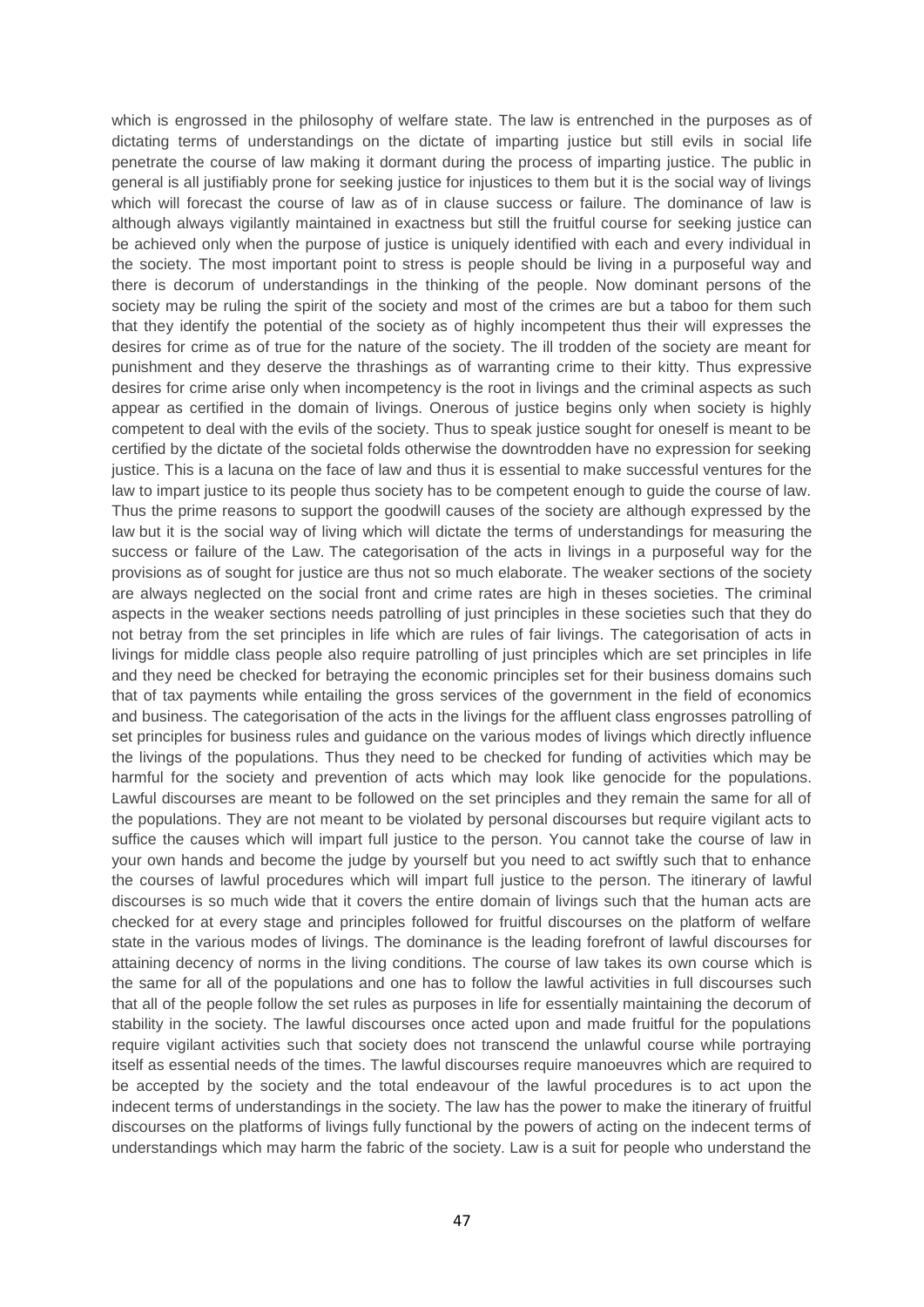course of proceedings in the open arenas as disgraceful and law is an appeal for those who understand the course of livings as injustice to them.

 There is a particular aptitude in livings that one tries to achieve maximum efficiency in his working culture. Now entire bounds of living cultures are not on the exposures for all of the people. There is limited exposure of all of the livings and only a few people are fortunate to get exposure of all of the working cultures of all of the societies. Thus individualistic working aptitude can be a great hurdle in the path of achieving excellent understandings in the working domains and thus we require a scientific exposure for achieving excellent working aptitude in the domain of interest. How do we categorise the working domain of interest as of beneficial to the person who desires to operate the domain for his benefit. The leading prescriptions on the scientific forefront are engrossed in the understanding of the surroundings and there by inferring the results for wider prescriptions on the understandings of the interests with which one wants to operate. The aptitude in livings is always leading so as to scale the terms of livings to the potential of the surrounding society such that we operate by the virtues of transformations in a step by step proceedings in the long run. The pragmatic virtuousness in life is of great potentiality in transforming the aptitude of the living conditions such that transformations are feasible only when pragmatism works for the society. The scales of understandings which allow us to judge the potential of the society can be ascertained by virtuousness of pragmatism and then the virtues of the interesting domain identified such that to make a true success of the leading virtues in the society. The monetary perspectives are of paramount interest in the business arena. The monetary perspectives are such that business is classified only on the grounds of the monetary supremacy. But to transform the society towards leading the forefronts to virtuous livings are also dominant in the society and are the leading prescriptions for expanding the base of the business centres. The scale of understandings belongs to identifying the potential of the self along with the potential of the society thereafter to submit to the cause as of for the welfare of the society. It would be a prudent approach on the part of the people to judge the potentiality of the interesting domain and then submit the cause to liking or disliking the domain. Thus potentiality in the processes of living warrants that one has to prepare the grounds of livings in a sequential manner such that when the acts to perform for individuals is called upon they come true on the virtuous folds in the field of interest. The leading virtues in the society are enormous and one is never exposed to all of the understandings in the society. The field of education is helpful in an aptitude that one has to follow the common study material up to class 10th and then decide on the field of interest one wants to follow as a career option in future. The prerequisites are followed in the school curriculum and then the career option is chosen for pursuing as professional field of life. The educational sector is virtuous in a format that your professional standards are well defined by your performances in the exams and your abilities to act swiftly on the goals in life. The education sector can easily make out who is virtuous and who is aptly working for success in his field of work. But there are trades which have no measuring instruments to judge the potential of the person and one has to certify himself in vastness to make for the success of the ventured trade. Categorisation of acts in the livings thus becomes that person unknown to most of the populations and venturing a trade should do some essential workouts in his livings such that most of his hard work puts him on the path of success. He should be abiding by law in his trade. He should be civilised enough to guide the course of livings under critical conditions which puts obstacles in the path of correct discourses in the livings. The person should be adjustable with the surroundings such that he is most aptly accommodating for most of the other people. His accommodating capabilities will be highly valued in his working culture. The person should be leading the society by fruitful discourses such that he understands the processes of livings in correct virtues. Success criteria's in livings not only involves expertise in the trades but the social values of the person are also important in making the course of living as of suitable for not only oneself but for others as well. The categorisation of the aptitudes in the livings thus requires that one should be amenable to surroundings and should ameliorate with social culture in a successful manner to ascertain his success values. As one transforms his working from small measures to higher standards his responsibilities increase and it becomes imperative that all of the people understand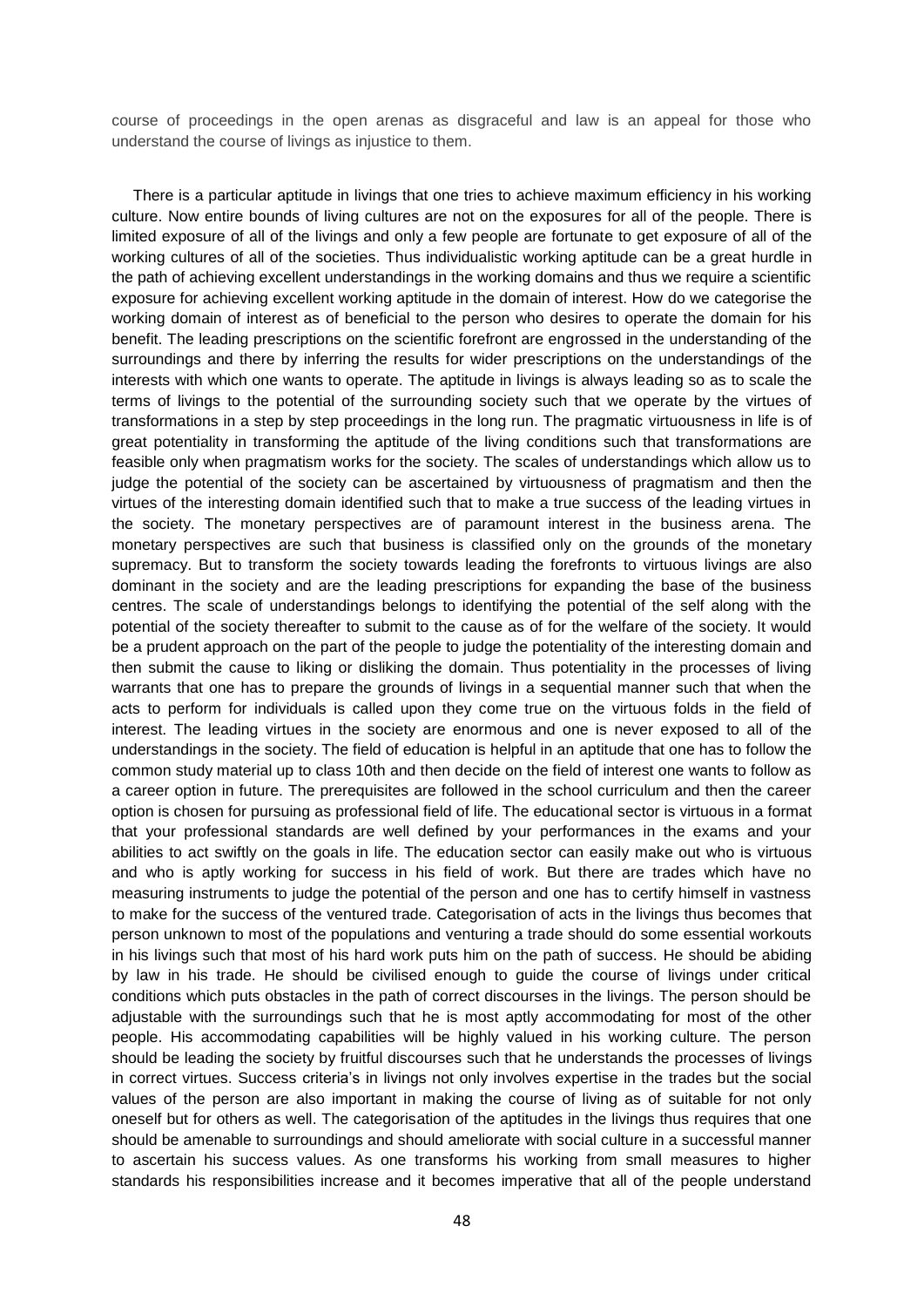their responsibilities in the new composure. For this their dealings in the past should stand tall for their success in the new composure. Kings of the times are those people who rule the spirit of the people such that their work culture is efficient enough to guide the course of proceedings on the right track of maintaining decorum of understandings in the echelons of power. Address as a King does not mean that you would sit at home and rule the people by anarchic modes but real King is one who devotes his working as a measure of service for all of the populations. As one transcends the ladder of status quos in the public the increasing measure of aptitude in service for the people should be the mindset and one should not address the public by status quos when your responsibilities are enormous. This would be the right measure of aptitudes in the livings of the people.

 There is a particular proposition inherited in the prospects one wants to achieve in life. The coordination requirements as such dictate that there should be smoothness in the working aptitudes such that the norm for categorisation on prospects is easily sailing for all of the people. The norm for categorising on the prospects needs compatibility in the social arena such that all of the populations understands the usefulness of status quo in the social systems. The status quo warrants an easy understanding of the person such that aptitude of service as of categorised on the fulsome folds of adaptability in the social arena will be achieved only by the measure of status quo. The status quo is as such a statute of norms followed in the public arena which associates the servicing aptitudes as of desired for full service to the populations. The servicing capabilities associates the behavioural norms of those strata of populations which can be easily served by the person as of categorised on the particular status quo. The particular status quo is a basic fundamental aptitude of work culture which signifies the identity of the person and all work aptitudes there from are to be interpreted in that understanding. This understanding is so much vigorous to the people that desirability norm of the product is always sought for from the particular person who has successfully categorised his work culture by some fundamental aptitudes in the working of his profession. This fundamental aptitude which has given a particular person an identity now becomes the leading icon of understanding. Now from this view all his work culture as of presently and in the future will associate this domain of aptitude as of warranting solutions on the identified image. This will invigorate the masses as propulsions for gains from the said person on the set lines of desirability with suitability. Thus the identity front is resolved as easy understanding to the public and the categorisation of the acts in livings becomes giving the self an identity which can be helpful for easy access to the public in all times of need. The identity of the self has many additional ramifications for rest of the populations. The identity of the self surfaces those issues which are warranted as of essential for easy recourse to the public thus requiring maintenance of the said identity for long durations of times. The self identity warrants that you should always link yourself with like-minded persons who also practice the same identity for maintaining their terms of understanding. The surreal truth about understanding the purpose of identity will expose only when the potentiality of the identity is exposed to full rationality for the purposes in life. The rationality for purposes requires that you put in your utmost effort in the pursuit for excellence and thus require those folds of work culture which will expose the true rational purposes in life. Easy coordination of understanding the perspectives in life thus requires that understanding should excel in exactness and there should be fruitful recourses to the thought processes such that understanding permeates the hard shell of potentiality in the processes of interest. The categorisation of workouts as of ascending from top to the bottom line in order of potentialities as a measure to achieve excellence in work culture is now the welcome outcome and leads to the categorisation of the acts in livings as of identifying the self and giving it an identity. There are manifold advantages of this proposition in the social arena. Not only your profession excels faster in the quest for achieving excellence but your domain becomes wide open and all of the populations now inherits an identity which will cast a shadow of success in the social arena for advantages on the relational fronts for all of the people who have a similar identity amidst public. The gross advantage on the relational fronts brings in with itself a working norm as of easy extension of capabilities with smoothness in working domain for easy accomplishments in life. Thus identity is always a handy tool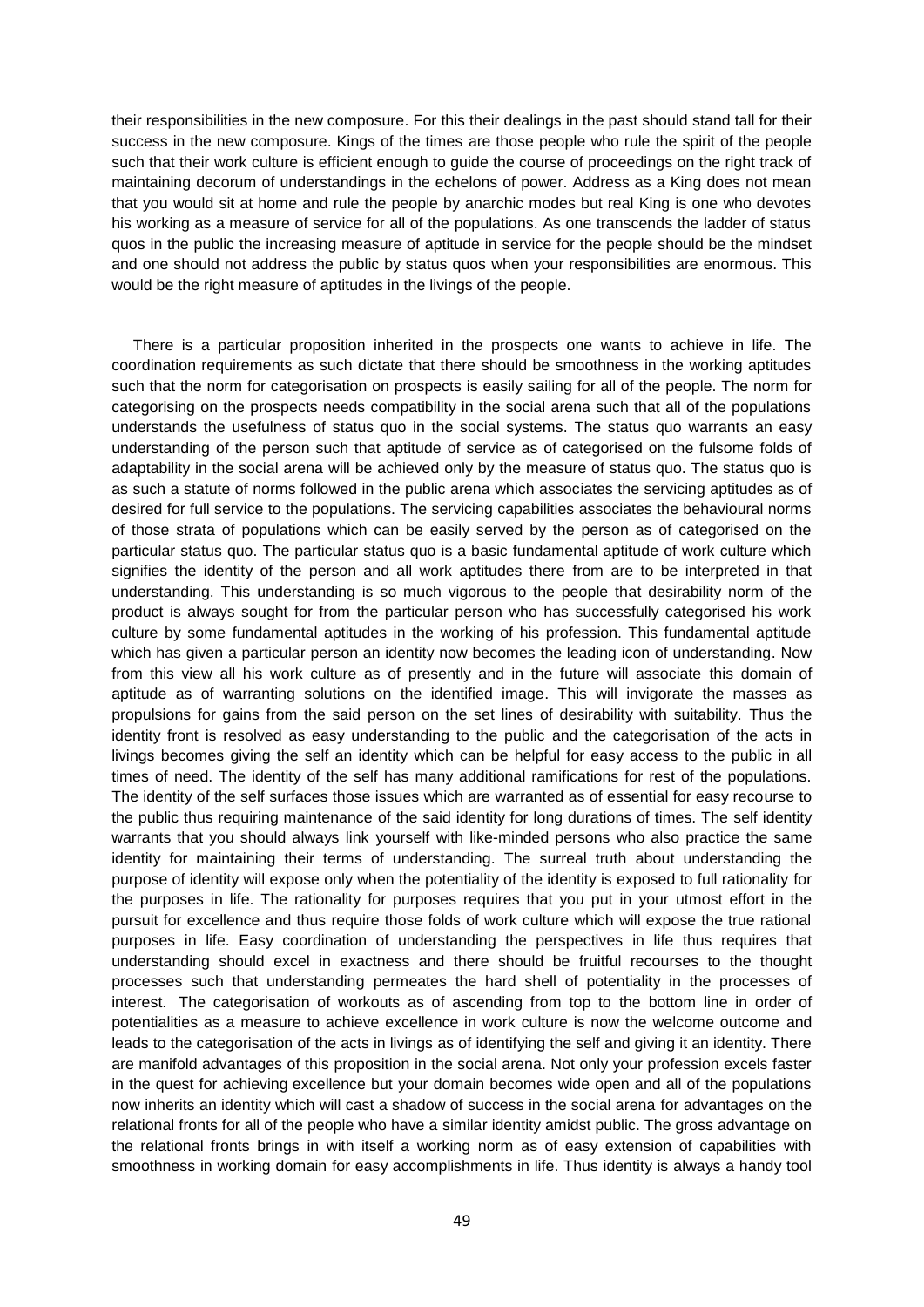for realising the prospects of life in dignified propositions such that the self is highly located amidst public and your views are widely recognised giving the self a status quo which is fully realisable in all domains of life.

 The valuable assets in life are often understood as those which can carry the prospects of life to long distances. The itinerary of science also believes in the hypothesis that whatever may be the nature of thresholds in life if they bring into life those perspectives which can carry the prospects of life to long distances then they are in clause a scientific forefront. The leading propensity of science is to tranquilise the leading forefronts in life in such an aptitude that generations believe that their virtues can be counted in plenty and thus energising the living prospects to leading values which can be associated as a chapter of up gradation on the lively forefronts for carrying the living grounds to long distances. These aptitudes in science have entrenched valuable instincts which require that you have to follow some essential upbringing in life to invigorate the prospects in life for the betterment of all. Although the transitional phases in the development of life lead the forefronts in life to new aptitudes but these phases in life had an aptitude which was meant to be covered for most of those people who lived an active life for service to the mankind. The reasoning in aptitudes was meant to serve the aptitudes of the leading men of the society such that their work culture efficiency was counted on enormous folds in life which can enhance the performance of all of the populations. Thus we understand the itinerary of science as that value which goes for search in the livings of the people for their benefits such that we understand the thresholds of life in a better way at all times. The categorisation of acts in the livings of the people thus surface as you should try to optimise the performance of the living conditions at all times and thus need to follow scientific aptitudes in vastness such that your efficiency is counted on enormous folds in life. The verb ace is thus you should not interpret the scientific realms as engineering or medical sciences alone but should work in an aptitude to surface those prospects in life which can be categorised on the scientific folds and thus fulfils those basic requirements which are in clause associated on the values of stability to leading forefronts in livings while being virtuous for long duration of times. There is some shortfall on this agenda which is that virtues in livings are not readily evident and thus optimising the prospects for life is not an easy task. There can be some guidance for this or there can be a methodology which can surface the prospects for all. This methodology is understood in the environmental upbringings of the person. All of the persons entail the same environments but virtuous people are those who understand the environment as a virtue and not as a burden. By being virtuous to the environment you can be a valuable asset for the society. Now the environmental upbringing is always to be understood in the scientific terms such as that of leading the forefronts of aptitudes of the people with grace to the society for the betterment of all. The trade is thus to be understood in the scientific terms as those values which can be practiced by most of the people in the society. Take the example of India. In India you can count enormous number of trades which grace the people for their betterment and all of these trades are recognised as valuable assets for the society. The standards of education are important ingredients of living thus to stand tall in the society one has to be virtuous enough to guide the forefronts of living to vigorous folds. Thus scientific aptitudes which we have discussed by defining their propositions warrant a say on the living forefront such that values can be counted in enormity. Thus categorisation of acts in livings surface as one needs to practice leading scientific aptitudes of the society in vigorous folds such that his values are counted in enormity and he has a leading propensity to withstand the living grounds in life thus provide not only stable folds to life but also categorises his livings for long distances with minimum irritancies. Science is virtuous in an aptitude that it provides the person an identity which he carries forward in his living and thus provides stability to livings for long distances. Scientific aptitudes are thus to be identified in the environments and one needs to master the leading traits of the scientific streams thus make for most of the traits of the scientific stream by his understanding. All of the persons cannot champion the causes of the requirements in life on leading forefronts but there would be some who will unlock the desiring folds of future or will surface an aptitude which will in clause as true virtues on the test of times to withstand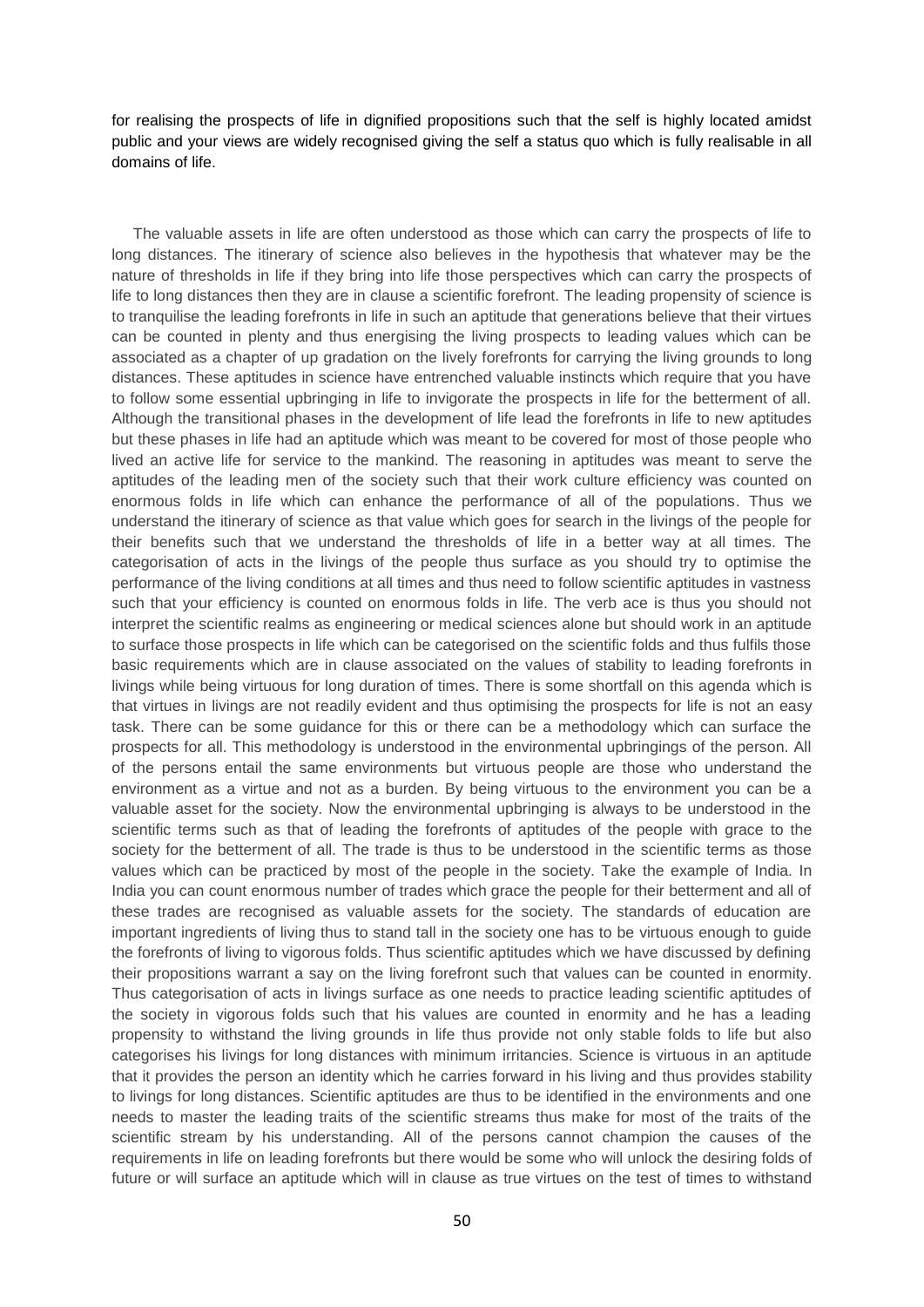the hard shell of progressive folds in life. The scientific streams as such are so much dominating on the understandings that one aptitude discovered in present times will surface on the threshold again but now with a different format but preparatory understandings for the phenomenon remained the same. This change in format is brought about by the inherent capabilities of the person who interprets the understandings as in clause so much dominating on the scientific platform to surface a new outlook for the phenomenon. The communications of the past times were understood on analog platform but today's communication are followed on digital platform thus revealing the simple fact that scientific understandings as of in the beginning are few but these understandings are understood by some in enormity such that to provide efficiency and stability to the living grounds. Thus categorisation of acts in livings should always be on scientific platforms and one needs to understand the enormity in environments by scientific terminologies for gracing the society with their understandings.

 As known about the scientific workouts these dealings are very versatile and rugged. To ponder over the functioning the scientific streams are such that they perform in a desired manner every time they are called upon to act while they remain highly independent from extraneous circumstances. The ability to perform with so much agility warrants one fact that one should try to imitate the scientific stream of thinking for processes in life such that most of the works of the person gets notified to the public. The public wants those workouts which can be carried out with ease and comfort while their performance is highly versatile. To be get noted into the public scientific streams offers for all various modes of culture which can be adopted for changing the outlook of life for the people. The scientific streams have been developed in many a format in various fields of works and one has to only pursue the fundamentals from the beginning while rest of the more elaborate processes are taught variously in various institutes. Thus streams of sciences have extended their effect in engineering, medicine, films, sociology, psychology, material sciences and what not. In this busy life as of present every person wants a compatibility with the system such that most of his work gets done easily with comfort and in a very efficient manner. Thus it is only science which can realise the goals of the present times and thus it is highly warranted that you have to deal the life in a scientific manner to come out true on the aspirations of the people in the test of the times. The appearances of the scientific streams are so much soothing to the outlook of the circumstances that one cannot stop imitating the performance of the scientific streams. The in clause performances of the present times can only be certified in the scientific domains and you have to vigorously delve into the affairs so as to come out true on the demands of the times. Life has changed vigorously for all of the people and all this transformation has been brought about by the scientific culture thus it becomes imperative that you should try to follow that stream of life which can carry you forward to long distances in efficiency and comfort. The scientific realms of understandings are not so much easy to flow that once you wake up you can follow the streams. The scientific streams of thinking require too much of effort on the working platforms such that your performances gets counted only when you have dealt with the scientific streams in vigorous modes of training. The training is suitable for the person only when he has fulfilled some basic qualifications of education in life. Take the example of engineering sciences. Before you can enrol for training you should have compulsorily completed some fundamental education at the school level. Talk of the ability on the striking note of the requirements in the performances it comes out that every stream of scientific workout is so much elaborate in the present circumstances that its unmatched efficiency is itself too much soothing that other alternatives are difficult to locate for the said requirements. The categorisation of acts in livings thus warrants that you should come true on the dealings in the present times and should be fully compatible for the future. Thus one should follow the scientific streams in totality. The scientific streams are so much appealing that future is but appealing only if you come out true on the scientific streams of thought processes. The appealing nature of the scientific streams projects additional advantages which are if one is able to imitate the scientific performances in efficiency then his probabilities for success are enormous and in all likelihood he will maintain the decorum of understandings in the public. The appealing nature of the scientific streams are meant to cover a particular field of interest such that when called upon to perform the efficiency of the work culture is what warrants the success of the requirements of the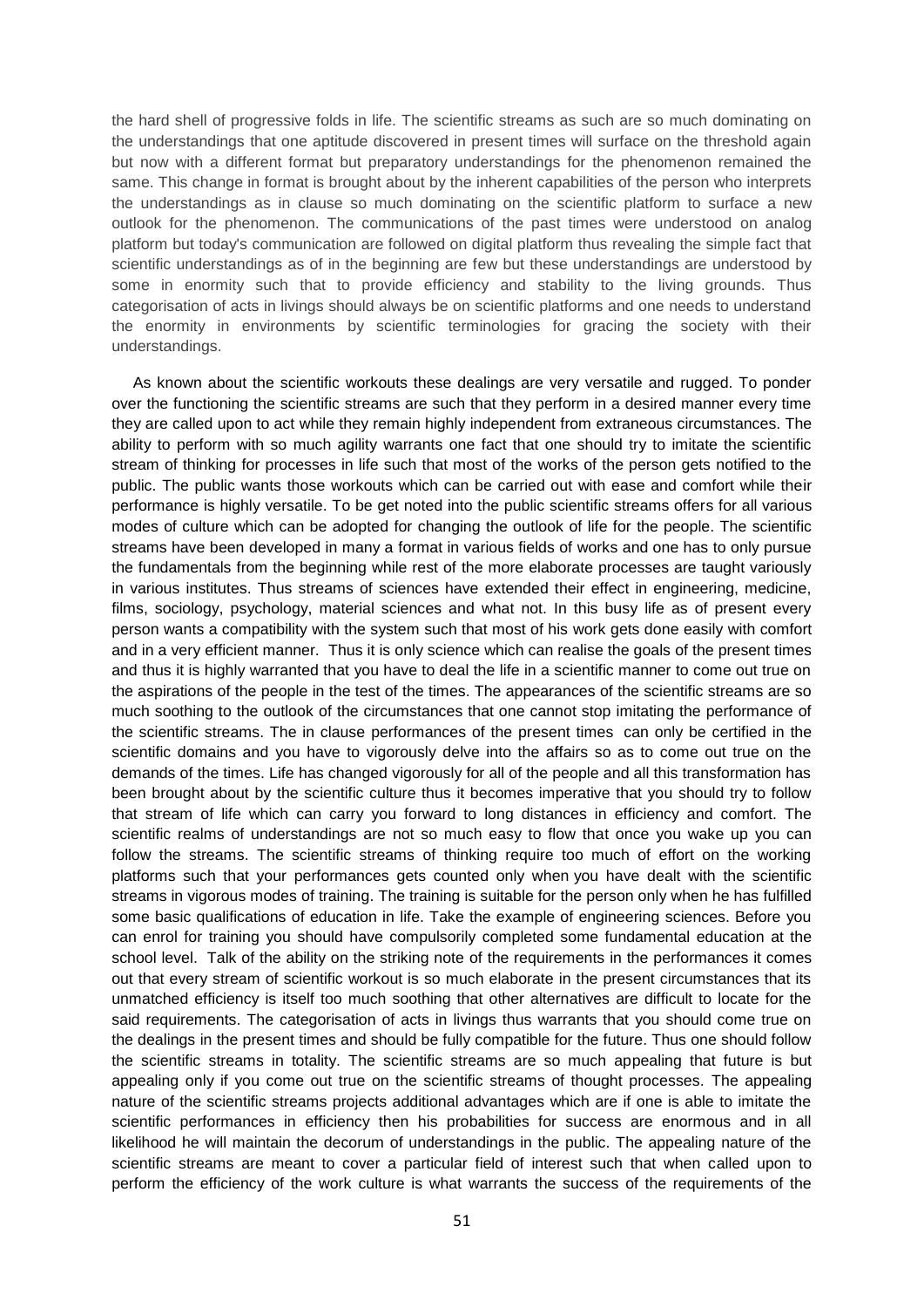times. Thus categorisation of the acts in livings should be followed in the scientific streams and one should try to achieve proficiency in the workouts while the scientific literature will make the performances come true on the aspirations. A person who follows the scientific stream of thinking gets notified to the people very easily and his performances are also of high standards thus makes the probability of success very high. The appeal of the present times is thus far located into getting recognition in public by scientific thought processes.

 Scientific forefronts of understandings are so much elaborate in functioning's that your norms of excellence to serve the aptitudes of working may fall short in delivering the results in desired format. The functioning's of the systems as of categorised for the purposes also require an aptitude to maintain the stable folds of working norms with optimisation on the performances as the services are costly at the same time. Cost optimisation along with efficiency in the norms of working warrant one simple fact that we need to discipline our efforts in our endeavour to serve the aptitudes in the desired format. Discipline as such is the critical norm for understandings and all of the characteristics of the functioning will surface only when the disciplinary aspects of serving the aptitudes are maintained in high fervour. Thus the in clause rules of success by maintaining the disciplinary folds become evident in the formats as of efficiency, the correct results and optimisations on the cost of the equipment. The surreal truths of the scientific trades are that one cannot maintain the decorum of understandings in full measures on an individual account as the understandings as such want compatibility which are so much dominating that one simple fault may lead to complete failure of the module. These understandings are so much dominating in working that some fault may lead to complete failure of the console and may as well lead to repairs or replacement of the console. Some aptitudes are orally dictated and fault in these understandings lead to only verbal misconceptions while the scientific streams are realised in the forms of consoles which require an understandings of the underlying processes governing the functioning of the console thus we need to have discipline in our working such that we perform our task by repetitively executing the console in the same format which call is warranted for a desired output. If the realisations of the functioning is exercised as a free will of expressions governing the functioning than you may succeed once or many a times but not every time. The failure on the functioning threshold may be so much dominating that it may harm the prospects of the work culture to wide extents leading to repairs or replacement of console and if it is too much misleading on extensive forefronts as of working with electricity or an aircraft or submarines than it may even cost your life. Discipline is so much virtuous in conceptualising the understandings that entire disciplinary workouts lead to realising the functioning of the workouts in entirety such that you can maintain the efficient folds of work culture to wide extent and horizons. The disciplinary workouts are so much dominating that you can categorise the efficient folds on understandings such as moulding of perspectives to realise the future goals and comply with procedures which entail an understanding in the public folds such that the exposures of concepts is to the correct aptitudes and desirability. The efficient folds of disciplinary folds in the manufacturing sectors lead to the efficient workouts of maintaining the produce to quality standards. They realise the goal of a million dollar virtue when the quality terms of understanding are satisfied to the greatest extent. There is also one aptitude of functioning which is to be marked in to the capabilities as of serving the desirability when the product is under production or is under workouts as of formalising the product. The disciplinary folds in these stages are to be realised in the working aptitudes as of categorisations on purposes and requirements as of marking the right targets while moulding the realisations for the norms as of desirability with acceptability. The disciplinary folds require a particular aptitude which has to surface as excellence on the thresholds of understandings and then you need to realise the goals by marking the deals of understandings. If you fail on the disciplinary folds than it would be highly likely that your failure is but warranted and you would succumb in your understandings by the shortfall of virtuous propulsions which enable the working aptitudes to the desired destinations. The issue on the disciplinary folds thus surface as for success in life you have to mend your mindset to disciplinary folds such that your functioning as such become an aptitude in life and you warrant your understandings as of goals which are essential requirements to maintain the dignity of working aptitudes in long journeys in life. Discipline as such invigorates the spirit of the people who admire the